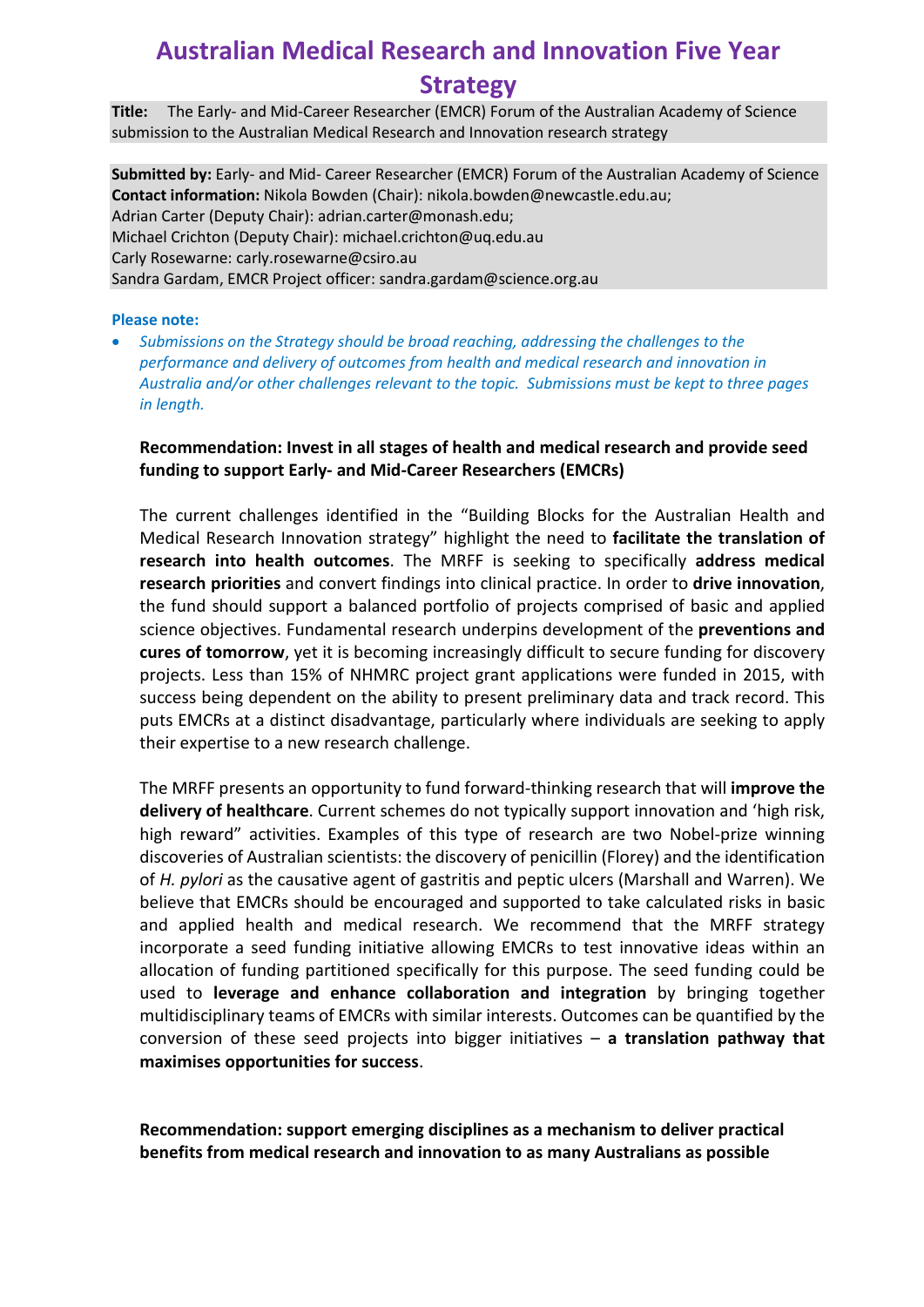# **Australian Medical Research and Innovation Five Year Strategy**

It can take a significant amount of time for emerging research disciplines to become established in Australia to a stage where they can attract financial investment. EMCRs are disproportionally affected by the difficulties associated with securing funding in emerging disciplines as there is a primary focus on being able to demonstrate a track record rather than an ability to innovate and deliver. In the era of 'big data' (e.g. genomics, proteomics, microbiomics, e-health, longitudinal studies, and large social surveys of health, mortality and morbidity), support for researchers and projects that set out to interpret this data will become increasingly important. Informatics can be used to deliver significant and quantifiable **economic benefits** by solving major medical challenges and reducing costs within the healthcare system. We recommend that the MRFF include a strategy to support informatics. This will ensure sufficient investment is targeted to this area of emerging need.

### **Recommendation: Implement a system for continuous peer review of funded project outcomes**

In current funding schemes (e.g.: NHMRC project grants), a significant amount of effort and cost goes into grant assessment, yet there is little attention paid to whether project outcomes have been achieved. We recommend that all projects be required to participate in a yearly milestone report and peer review process to **support research and innovation from concept to delivery**. Allowing researchers to contribute to the process of assessing other projects will help overcome some of the building block challenges by **reducing barriers to collaboration** and generating a **research engaged workforce**. It will ensure that projects are on track by measuring achievement against key performance indicators (KPIs). This addresses the mandatory consideration of **how to ensure that financial assistance provides the greatest value for all Australians.** Projects should not be allowed to continue if they are failing to meet their objectives. This initiative would represent a fundamental shift in the way block funding is managed in Australia. It will ensure all researchers are held accountable for delivering results and provide a mechanism to shape projects as they are occurring.

#### **Recommendation: Career stability for Australian EMCRs supported by the MRFF**

One of the biggest challenges for delivering health and medical research outcomes in Australia is related to job security. All areas of science from basic through to applied research rely on career stability to enable innovative and effectual research to be undertaken. Researchers from all career stages are often employed on short-term contracts, however the issue is of critical concern for mid-career researchers (typically between 5-15 years since PhD conferral) as tenured employment at that level can be difficult to obtain.

The MRFF presents an opportunity to provide 5 years of salary support for EMCRs. This will directly address the stated building block challenge to **enhance and sustain research enabling technologies, infrastructure and workforce.** It is clear that the remainder of the building blocks are not achievable without a focused workforce to address the questions/problems that have been identified. Financial support for salaries would complement the existing funding frameworks, allowing NHMRC and industry support to be used for direct research costs.